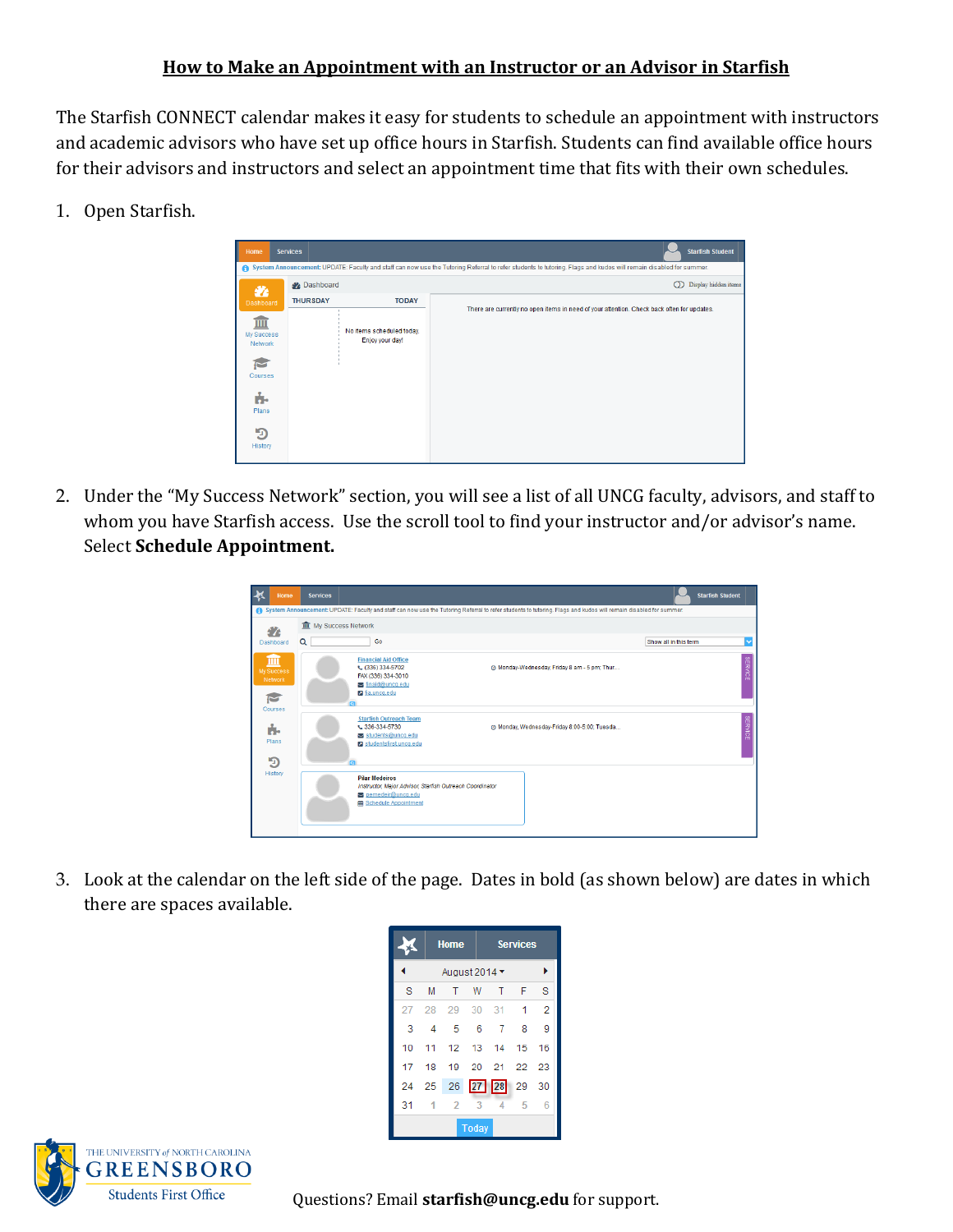4. Click on the **date** that you would like to have an appointment. Once you've chosen your date, click on the **green plus sign** beside the time that you would like to have your appointment.



5. You will see a confirmation of the date and time you selected. You will be prompted to choose reasons and/or courses for which you would like to meet. You will also have an opportunity to explain the reason for the appointment.

| <b>Add Appointment</b> |                                                                                                                                                                                                                                                                                                                                                                                                              | <b>Never Mind</b><br><b>Submit</b> |
|------------------------|--------------------------------------------------------------------------------------------------------------------------------------------------------------------------------------------------------------------------------------------------------------------------------------------------------------------------------------------------------------------------------------------------------------|------------------------------------|
| With                   | Jeff Lail                                                                                                                                                                                                                                                                                                                                                                                                    |                                    |
| Reason                 | Select a reason<br>$\checkmark$                                                                                                                                                                                                                                                                                                                                                                              |                                    |
| Course                 | No Course<br>$\checkmark$                                                                                                                                                                                                                                                                                                                                                                                    |                                    |
|                        | Select a reason in order to complete the following fields:                                                                                                                                                                                                                                                                                                                                                   |                                    |
| When                   | 1:30 pm 09-11-2014                                                                                                                                                                                                                                                                                                                                                                                           |                                    |
| <b>Duration</b>        | 30 minutes                                                                                                                                                                                                                                                                                                                                                                                                   |                                    |
| Where                  | <b>EUC 253</b>                                                                                                                                                                                                                                                                                                                                                                                               |                                    |
| <b>Instructions</b>    | Thank you for taking the time to set up an appointment to talk about your student group. Bring<br>any relevant information regarding to your group, and please be on time. After the meeting,<br>please take the time to fill out a quick survey to make sure I'm providing you with the best<br>possible service<br>https://docs.google.com/a/uncq.edu/forms/d/1JsxC0Zt2ns0PXf9Nbf2BtDMzU6AyvzIGZrjhK6QB1rl |                                    |
|                        | Explain in detail what you are looking to accomplish in this appointment.                                                                                                                                                                                                                                                                                                                                    | <b>Never Mind</b><br><b>Submit</b> |

6. Click **Submit** when you are finished. Your appointment has been scheduled and you will receive an email to your UNCG email account. You can also see details of your appointment by visiting your Starfish Student Dashboard at any time.

| ⋠                                                                                      | Home    | <b>Services</b>       |                                               |                                                                                                                                                                  |                                           |            |                                                              |          | <b>Starfish Student</b> |
|----------------------------------------------------------------------------------------|---------|-----------------------|-----------------------------------------------|------------------------------------------------------------------------------------------------------------------------------------------------------------------|-------------------------------------------|------------|--------------------------------------------------------------|----------|-------------------------|
|                                                                                        |         |                       |                                               | System Announcement: UPDATE: Faculty and staff can now use the Tutoring Referral to refer students to tutoring. Flags and kudos will remain disabled for summer. |                                           |            |                                                              |          |                         |
|                                                                                        | 蠡       | Dashboard             |                                               |                                                                                                                                                                  |                                           |            |                                                              | $\Omega$ | Display hidden iten     |
| Dashboard<br>Ш<br>My Success<br>Network<br>Ō<br>Courses<br>ń.<br>Plans<br>$\mathbf{D}$ |         | <b>THURSDAY</b>       |                                               |                                                                                                                                                                  | <b>TODAY</b>                              |            | There are currently no open items in need of your attention. |          |                         |
|                                                                                        |         |                       |                                               |                                                                                                                                                                  | No items scheduled today. Enjoy your day! |            | Check back often for updates.                                |          |                         |
|                                                                                        |         |                       |                                               |                                                                                                                                                                  |                                           |            |                                                              |          |                         |
|                                                                                        |         | <b>WEDNESDAY</b>      |                                               |                                                                                                                                                                  |                                           | 07-15-2015 |                                                              |          |                         |
|                                                                                        |         | $10:00$ am $\pm$<br>雦 | Appointment<br>Reason: Discuss Starfish Flags |                                                                                                                                                                  | $\mathscr{P} \times$                      |            |                                                              |          |                         |
|                                                                                        |         |                       | Q 061 McIver<br>Pilar Medeiros                |                                                                                                                                                                  | The appointment you just scheduled        |            |                                                              |          |                         |
|                                                                                        | History |                       |                                               |                                                                                                                                                                  |                                           |            |                                                              |          |                         |



Students First Office **Questions? Email starfish@uncg.edu** for support.